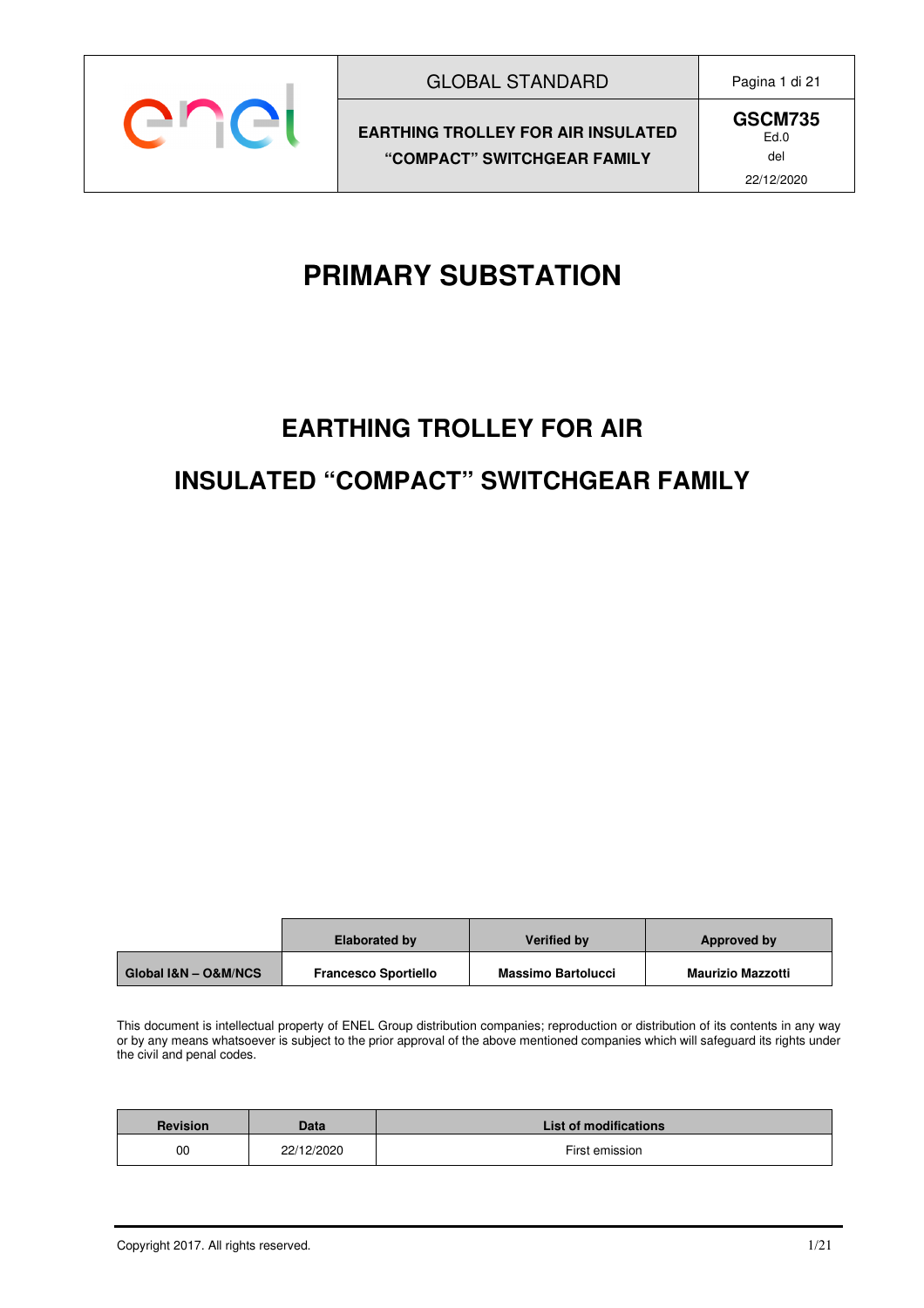| <b>GLOBAL STANDARD</b>                                                   | Pagina 2 di 21                              |
|--------------------------------------------------------------------------|---------------------------------------------|
| <b>EARTHING TROLLEY FOR AIR INSULATED</b><br>"COMPACT" SWITCHGEAR FAMILY | <b>GSCM735</b><br>Ed.0<br>del<br>22/12/2020 |

| <b>INDEX</b>                                                       |                                               |                                                                             |  |                |
|--------------------------------------------------------------------|-----------------------------------------------|-----------------------------------------------------------------------------|--|----------------|
| 1                                                                  |                                               | <b>EXECUTIVE SUMMARY</b>                                                    |  | 4              |
| $\mathbf{2}$                                                       | <b>SCOPE</b><br>4                             |                                                                             |  |                |
| 3                                                                  |                                               | <b>LIST OF COMPONENTS</b>                                                   |  | 4              |
| 4                                                                  |                                               | APPLICABLE LAWS, REFENCE STANDARDS AND LIST OF REPLACED<br><b>STANDARDS</b> |  | 4              |
|                                                                    | 4.1                                           | International standard                                                      |  | 4              |
|                                                                    |                                               | 4.2 enel standards                                                          |  | 5              |
|                                                                    |                                               | 4.3 Local Law and Standard                                                  |  | 5              |
| 5                                                                  |                                               | <b>NORMAL SERVICE CONDICTIONS</b>                                           |  | 6              |
| 6                                                                  |                                               | <b>TECNICHAL CHARACTERISTIC</b>                                             |  | $\overline{7}$ |
| 7                                                                  |                                               | <b>CONSTRUCTION CHARACTERISTICS</b>                                         |  | $\overline{7}$ |
|                                                                    | 7.1                                           | <b>Generality</b>                                                           |  | $\overline{7}$ |
|                                                                    | 7.2                                           | <b>Construction details</b>                                                 |  | 8              |
|                                                                    | 7.3                                           | <b>Blocking pivot</b>                                                       |  | 9              |
|                                                                    | 7.4                                           | <b>Manuals</b>                                                              |  | 9              |
|                                                                    | 7.5                                           | <b>Nameplates and signs</b>                                                 |  | 10             |
|                                                                    | 7.6                                           | <b>Protective coatings</b>                                                  |  | 12             |
| 8                                                                  | <b>TESTING</b>                                |                                                                             |  | 12             |
|                                                                    | 8.1                                           | List of test                                                                |  | 13             |
|                                                                    |                                               | 8.2 Type tests                                                              |  | 13             |
|                                                                    | 8.3                                           | <b>Routine tests</b>                                                        |  | 15             |
| 9                                                                  |                                               | <b>Supply requirements</b>                                                  |  | 16             |
|                                                                    |                                               | <b>Annex A - OVERALL VIEW</b>                                               |  | 18             |
| Annex B - "Documentations to be provided in technical offer"<br>20 |                                               |                                                                             |  |                |
|                                                                    | <b>Annex C - "Local Material Codes"</b><br>21 |                                                                             |  |                |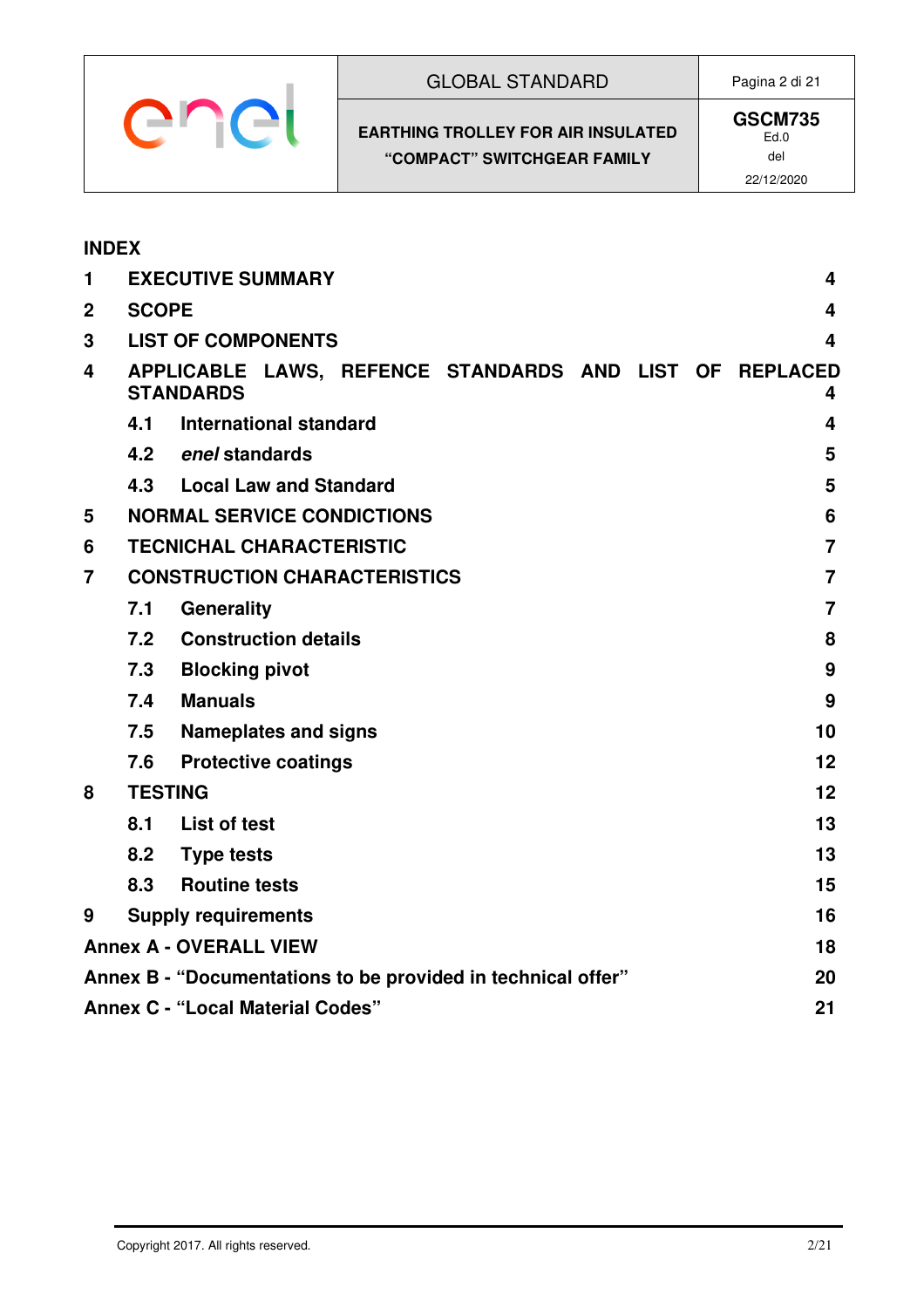| enet |
|------|
|------|

#### **GLOBAL STANDARD**

#### Pagina 3 di 21

#### **EARTHING TROLLEY FOR AIR INSULATED** "COMPACT" SWITCHGEAR FAMILY

### **Figure and Table indexes**

| Figure 5 – Earthing trolley inside the VT functional unit switchgear GSCM73119 |  |
|--------------------------------------------------------------------------------|--|
|                                                                                |  |
|                                                                                |  |
|                                                                                |  |
|                                                                                |  |
|                                                                                |  |
|                                                                                |  |
|                                                                                |  |
|                                                                                |  |
|                                                                                |  |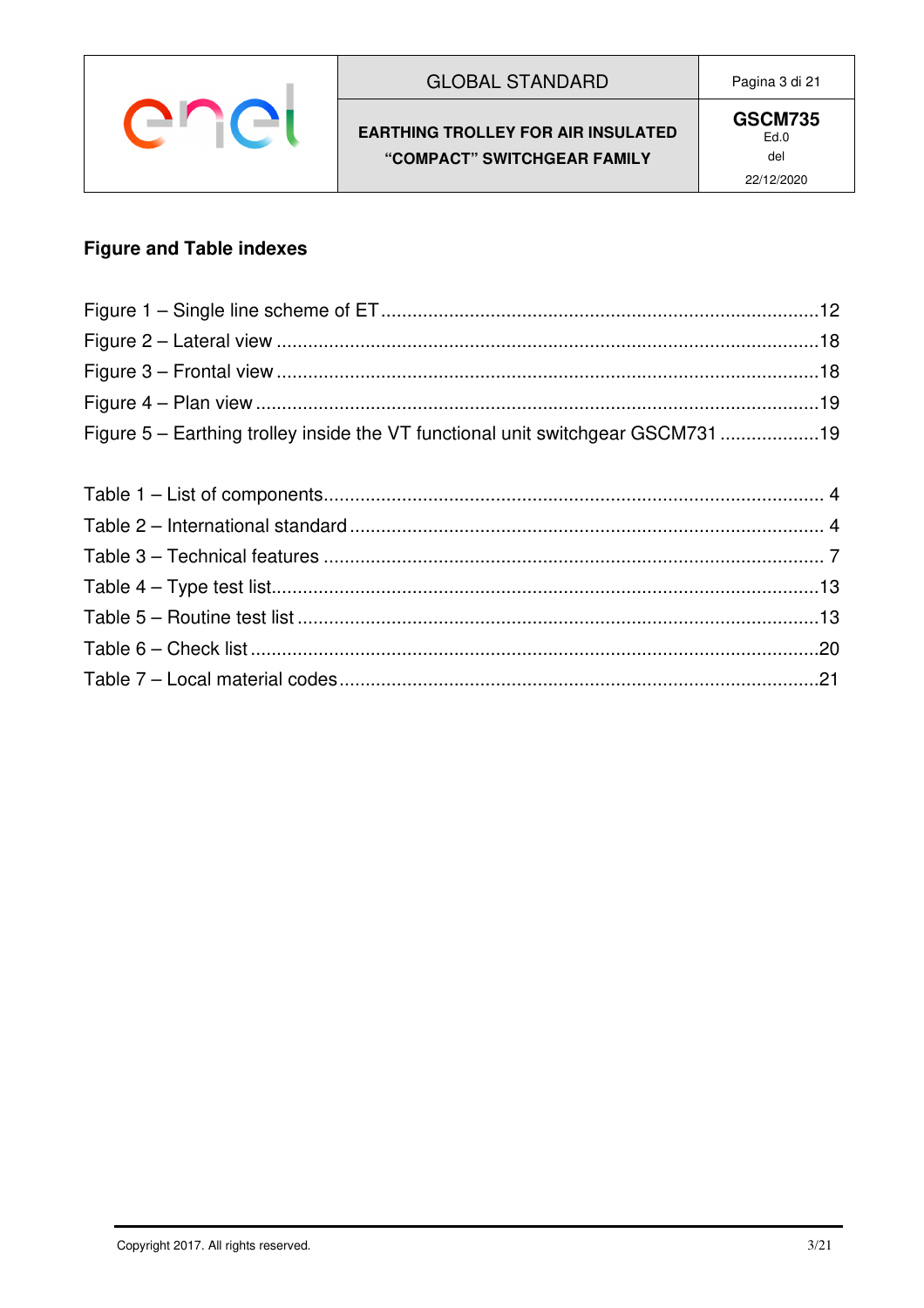| <b>GLOBAL STANDARD</b>                    |
|-------------------------------------------|
| <b>EARTHING TROLLEY FOR AIR INSULATED</b> |
| "COMPACT" SWITCHGEAR FAMILY               |

**GSCM735** Ed.0 del 22/12/2020

### **1 EXECUTIVE SUMMARY**

This document contains technical specification for Earthing Trolley (ET) including service conditions, technical and constructive features, testing and supply requirement for ET are included.

# **2 SCOPE**

Document applies to the vertical translation ET for indoor application with nominal voltage Ur = 24kV, used in the Air Insulated "compact" Switchgear (AIS) family described in the Volume XIX "Family of AIS "compact" **enel** type technical specifications collection" to be installed in primary substation.

# **3 LIST OF COMPONENTS**

| enel type                    | <b>Description</b>      |
|------------------------------|-------------------------|
| GSCM735                      | <b>Earthing Trolley</b> |
| Table 1 – List of components |                         |

# **4 APPLICABLE LAWS, REFENCE STANDARDS AND LIST OF REPLACED STANDARDS**

#### **4.1 International standard**

| IEC 62271-1                      |  |
|----------------------------------|--|
| IEC 62271-102                    |  |
| IEC 62271-200                    |  |
| IEC/TS 62271-210                 |  |
| IEC 60529                        |  |
| IEC 62271-304                    |  |
| ISO 12944                        |  |
| Table 2 - International standard |  |

Last edition of previous standards shall be utilized.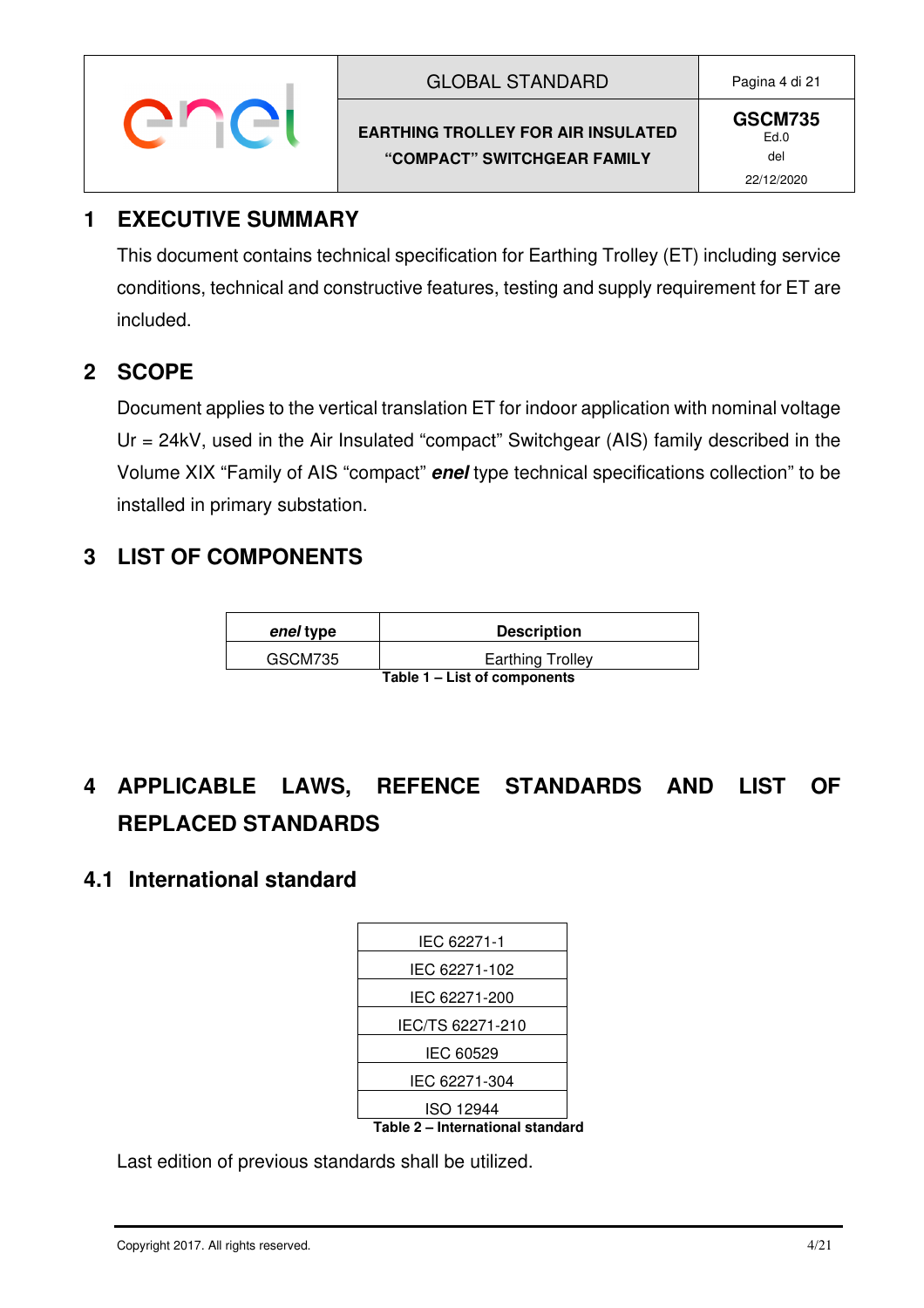#### **4.2 enel standards**

ener

- GSCG002 rev.2 "Technical conformity assessment";
- Volume XIX rev.8 "Family of AIS "compact" **enel** type technical specifications collection";
- GSCM1676 "Mock-up template utilization procedure";
- Contractual Requirements for Components and Materials Quality management.
- GSCM505 "Extractable vertical translation, three pole, vacuum circuit breaker Ur=24 kV for AIR insulated "compact" switchgear family";
- GSCM731 "Voltage bus bar measurement functional unit switchgear";
- GSCM734 "Voltage transformer trolley for AIR insulated "compact" switchgear family";
- Contractual Requirements for Components and Materials Quality management.

# **4.3 Local Law and Standard**

#### **4.3.1 Italy**

- $\bullet$  D. Lgs n. 81 e s.m.i.;
- PVR001 "Gestione delle Garanzie dei Materiali di Enel Distribuzione";
- PVR006 "Codici a barre Garanzia e Rintracciabilità dei Materiali di Enel Distribuzione";
- GUI 101 "Caratteristiche generali e prescrizioni di impiego del pallet in legno da utilizzare per imballo di trasporto".

#### **4.3.2 Spain**

- RAT, Seguridad, Declaracion de conformidad;
- R.D. 614/2001, de 8 de junio, sobre disposiciones mínimas para la protección de la salud y seguridad de los trabajadores frente al riesgo eléctrico;
- R.D. 337/2014, de 9 de mayo, por el que se aprueban el Reglamento sobre condiciones técnicas y garantías de seguridad en instalaciones eléctricas de alta tensión y sus Instrucciones Técnicas Complementarias ITC-RAT 01 a 23;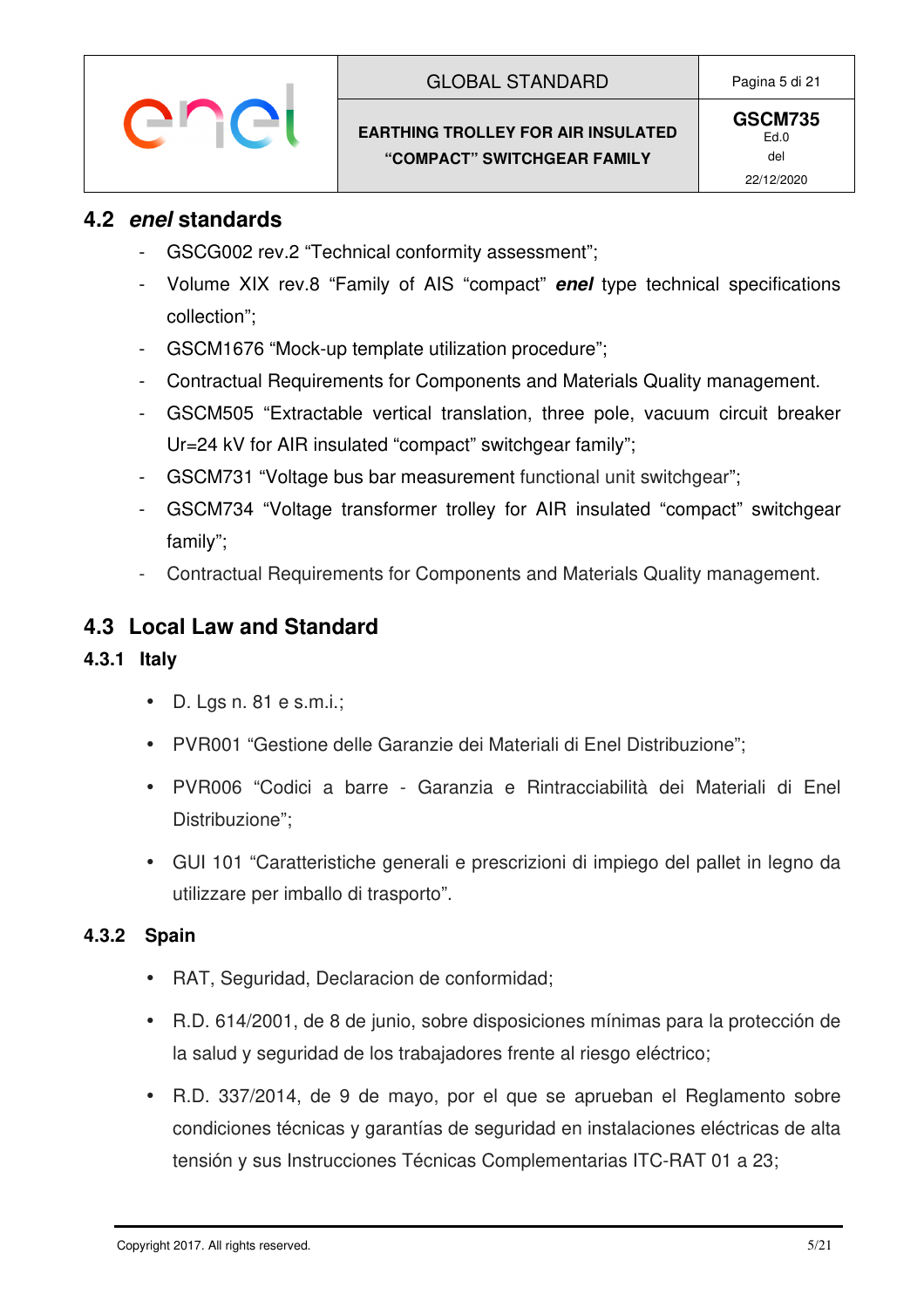#### GLOBAL STANDARD Pagina 6 di 21

#### **EARTHING TROLLEY FOR AIR INSULATED "COMPACT" SWITCHGEAR FAMILY**

• R.D. 223/2008, de 15 de febrero, por el que se aprueban el Reglamento sobre condiciones técnicas y garantías de seguridad en líneas eléctricas de alta tensión y sus instrucciones técnicas complementarias ITC-LAT 01 a 09.

#### **4.3.3 Rumania**

- Prescriptia Energetica PE 101/85 Normativ pentru construcția instalațiilor electrice de conexiuni şi transformare cu tensiuni peste 1 Kv;
- GUI 101 RO.

enei

#### **4.3.4 Chile**

- Norma técnica de calidad de servicios para sistema de distribución, Comisión Nacional de Energía, Diciembre 2017;
- Norma Técnica de Seguridad y Calidad de Servicio, Comisión Nacional de Energía, Enero 2016.

#### **4.3.5 Brazil**

• NR-10 - segurança em instalações e serviços em eletricidade

#### **4.3.6 Peru**

- **4.3.7 Colombia** 
	- RETIE Reglamento Técnico de Instalaciones Eléctricas

#### **4.3.8 Argentine**

# **5 NORMAL SERVICE CONDICTIONS**

ET shall be compliant with normal service conditions for indoor installation, defined in IEC 62271-1, considering as minimum value of ambient temperature - 5°C.

Maximum altitude shall be as defined in normal service condition (1000 m).

Constructor shall define the Ur referred to 2700 m of altitude for Colombia.

Seismic level of apparatuses, functional unit switchgear and ET shall be:

seismic severity 2;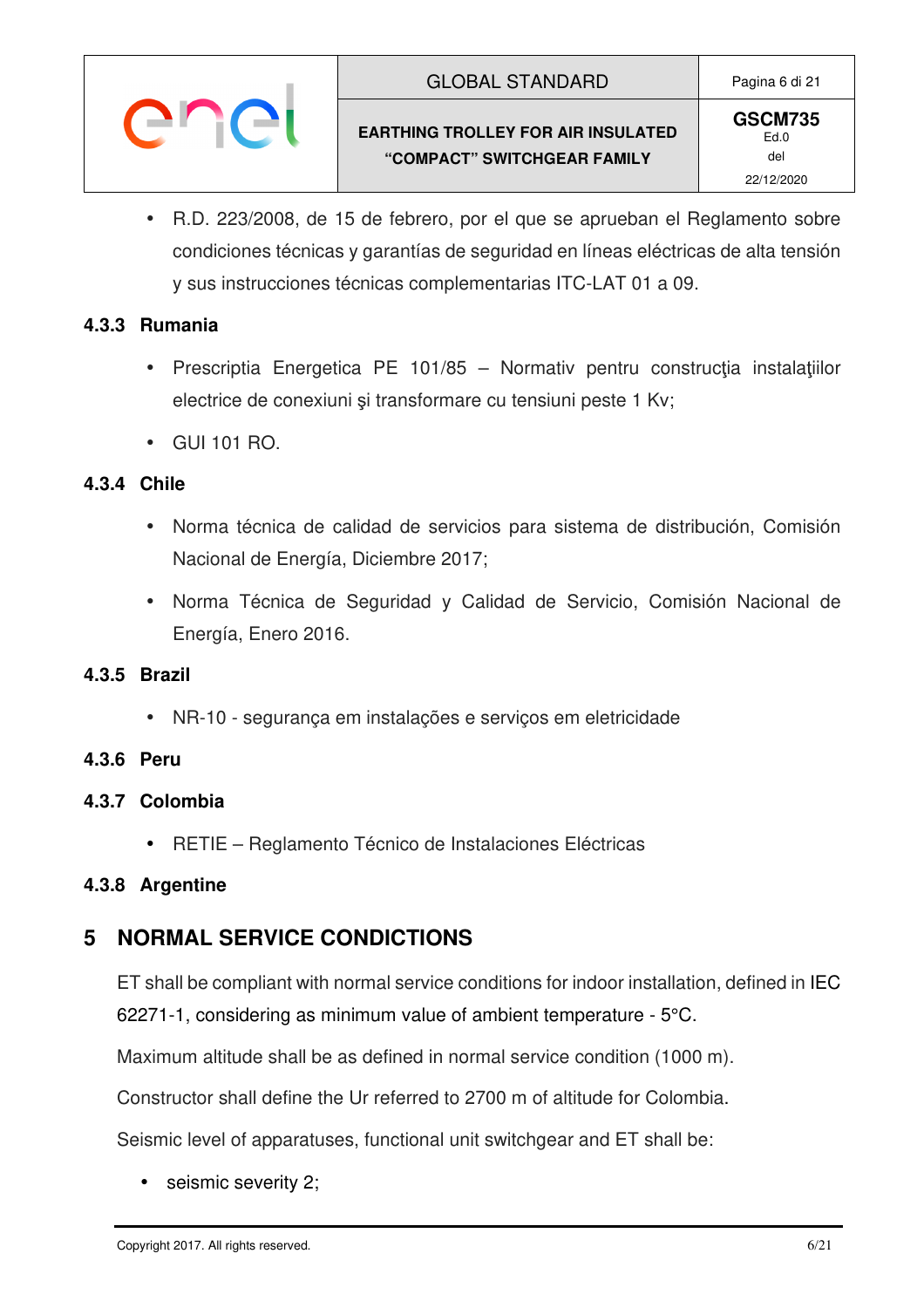| <b>GLOBAL STANDARD</b>                                                   | Pagina 7 di 21                              |
|--------------------------------------------------------------------------|---------------------------------------------|
| <b>EARTHING TROLLEY FOR AIR INSULATED</b><br>"COMPACT" SWITCHGEAR FAMILY | <b>GSCM735</b><br>Ed.0<br>del<br>22/12/2020 |

• acceptance class 1;

as defined in IEC/TS 62271-210.

ET shall be compliant for installation in three-phases MV effectively and non-effectively earthed neutral system (impedance earthed neutral system, resonant earthed neutral system, arc-suppression-coil-earth neutral system).

ET shall be compliant with design class 2 (CH; PH) of IEC 62271-304.

# **6 TECNICHAL CHARACTERISTIC**

In the following table, electrical ratings for ET GSMC735 are defined.

| enel Type                                     | <b>GSCM735</b>             |
|-----------------------------------------------|----------------------------|
| Rated Voltage Ur (kV)                         | 24                         |
| Rated frequency fr (Hz)                       | 50 and 60                  |
| Rated short-time withstand current Ik<br>(kA) | 16                         |
| Rated duration of short circuit tk (s)        |                            |
| Rated peak withstand current Ip (kA)          | 41,6 (d.c. time = $45$ ms) |

**Table 3 – Technical features** 

# **7 CONSTRUCTION CHARACTERISTICS**

#### **7.1 Generality**

Earthing trolley shall be extractable type, with clamp contacts and shall be suitable for installing inside a voltage bus bar measurement functional unit switchgear GSCM731.

Dimensions of ET and interfaces with GSCM731 functional unit switchgear reference shall be made to GSCM505.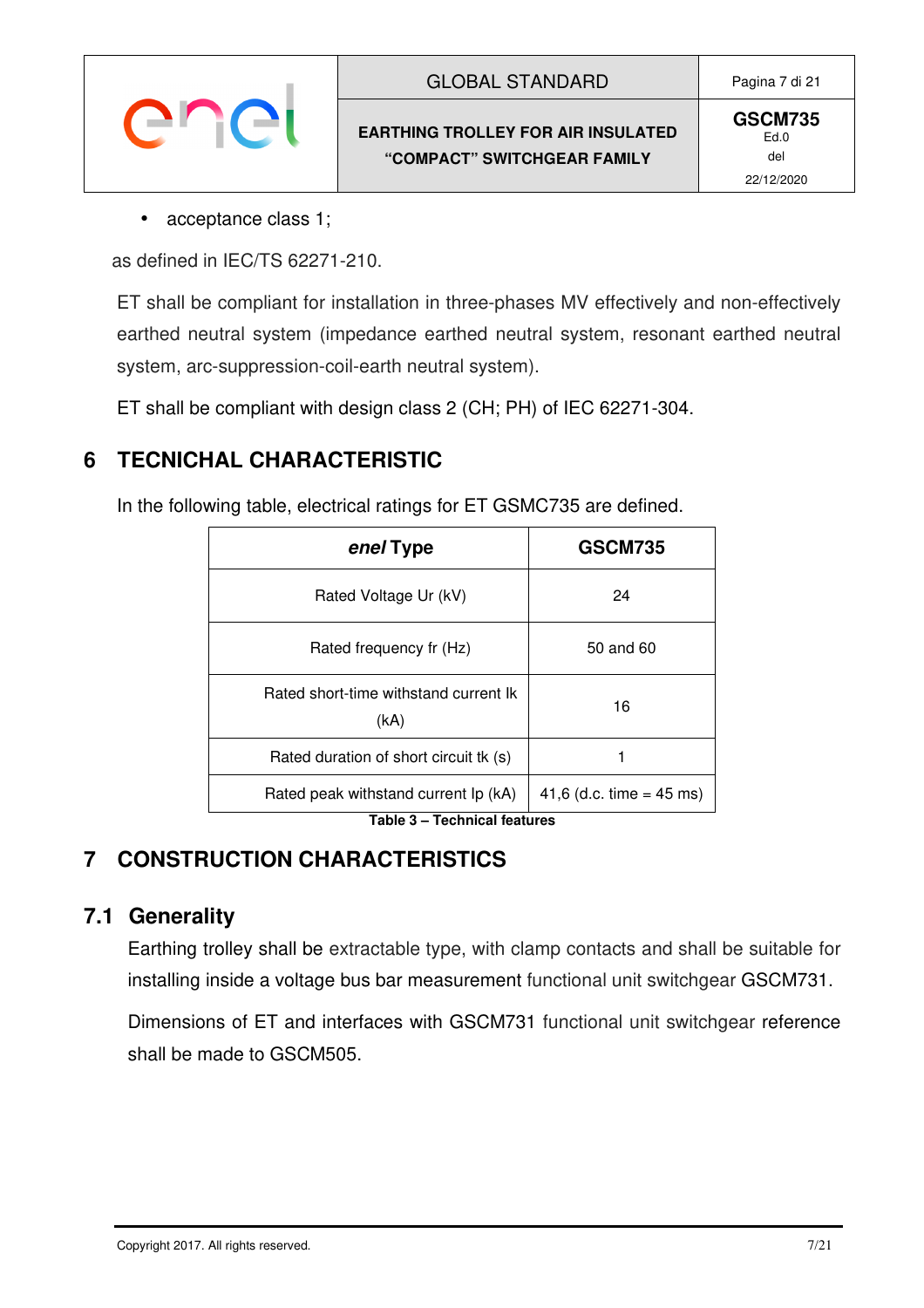**GSCM735** Ed.0 del 22/12/2020

#### **7.2 Construction details**

#### **7.2.1 Protection panel**

ET shall be equipped, in front and sides, with a protection metallic (other materials shall be taken into account) panel of adequate resistance to mechanical stress and internal fault. Panel shall be without sharp corners at the edges. Design of lowest part of the panel shall also take in consideration the maneuverability of the handles for extraction of the ET (see paragraph 7.2.4).

#### **7.2.2 Wheels**

ET shall be equipped of 4 sliding stainless wheels suited to the guides installed inside the functional unit switchgear; the wheels shall permit the easy handling of ET.

Wheels fixing system shall be contained in the maximum width of trolley.

#### **7.2.3 Earthing circuit**

Earthing circuit shall be built with copper bar of proper dimension compliant with electrical ratings of ET and to be coupled with the functional unit switchgear earthing system.

Earthing circuit shall connect the contact clamps of each phase of the functional unit switchgear with the earth contacts of the trolley, see figure 1 annex A.

Clamp contacts shall be designed in order to be coupled with the functional unit switchgear fixed contacts (reference GSCM505).

Penetration of clamp in the fixed contacts shall be 30 mm as minimum values; at any case the penetration shall be adequate in order to ensure the electrical ratings of functional unit switchgear.

Clamp contacts shall have a degree of mobility in order to permit a correct coupling with the fixed contacts even in case of offset with respect to the bus bar.

Every group of contacts shall be equipped by independent re-entry springs in order to permit, after a disconnection of ET from bus bar, that the clamp return to pre-connection position.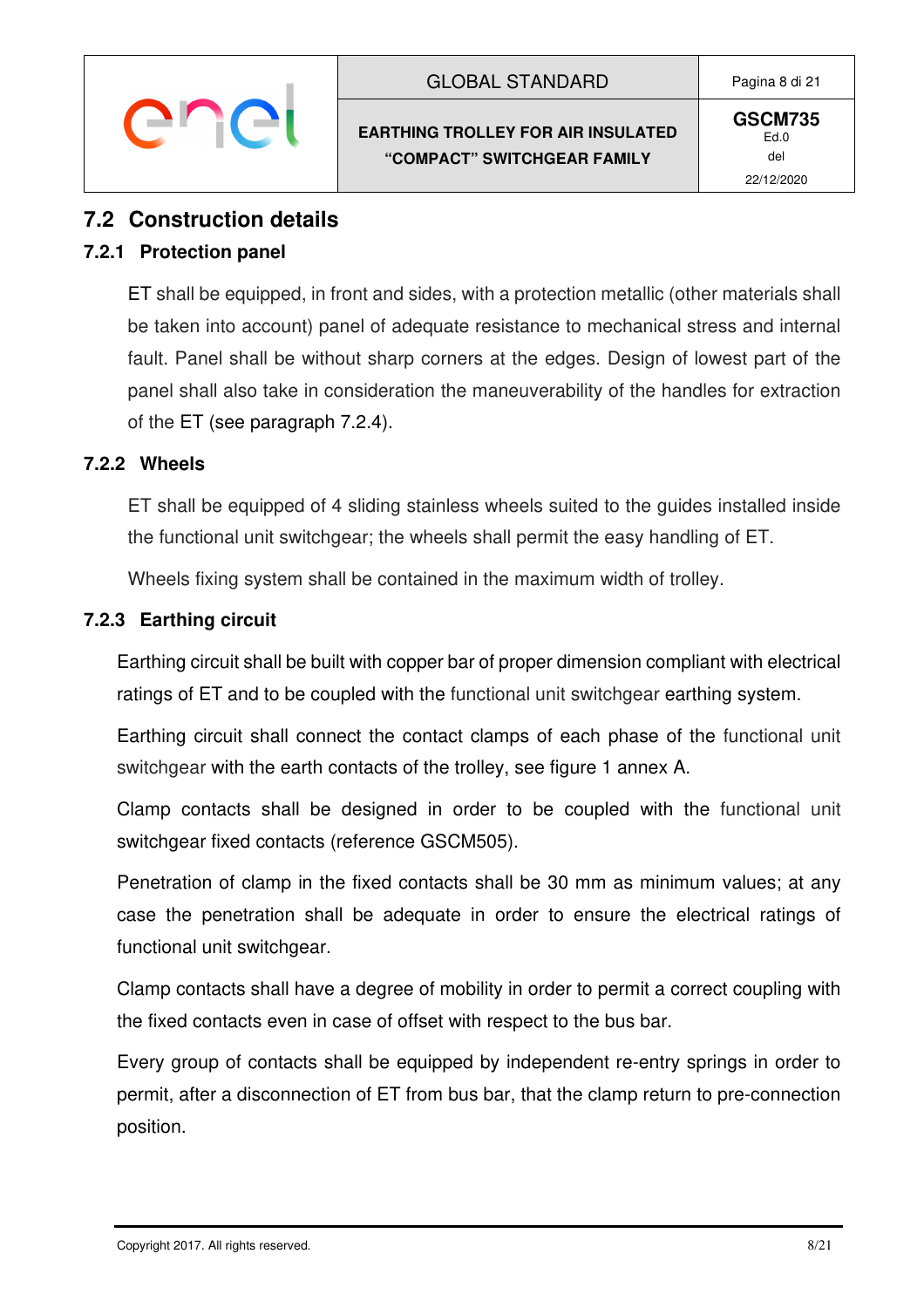#### **7.2.4 Drag handles for trolley**

ET shall be equipped with two handles positioned in the front panel, retractable by means of return springs; handles shall allow to release the two rectangular blocking pivots of the ET.

Mechanism shall be designed in order to operate correctly with functional unit switchgear interlocks.

Design of handles shall be ergonomic, safe and effortlessly for operators.

#### **7.2.5 Lifting devices**

Removable lifting devices shall be installed on ET (for example eyebolts or similar), for

the lifting of the complete ET.

#### **7.3 Blocking pivot**

ET shall be equipped with a blocking pivot with a diameter of 20 mm, rounded edges and stroke at least 20 mm (see GSCM505).

When the trolley is "totally relieved" and "totally lowered" (ET connected and disconnected), the pivot will be in its more external position.

Such position of pivot shall be maintained by a horizontal pressure towards external direction with respect to trolley.

The pressure shall have proper accordance with specific mechanism present on the front of functional unit switchgear (see GSCM505).

Activation of blocking pivot shall occur when it is pushed towards internal direction starting from 5 mm and to 10 mm from beginning of horizontal stroke.

#### **7.4 Manuals**

Constructor shall provide the ET manual compliant with IEC 62271-102.

Minimum time of maintenance shall be 60 months.

The language shall be compliant with the country of supply, e.g. in Italian/Spanish/ Romanian/Portuguese.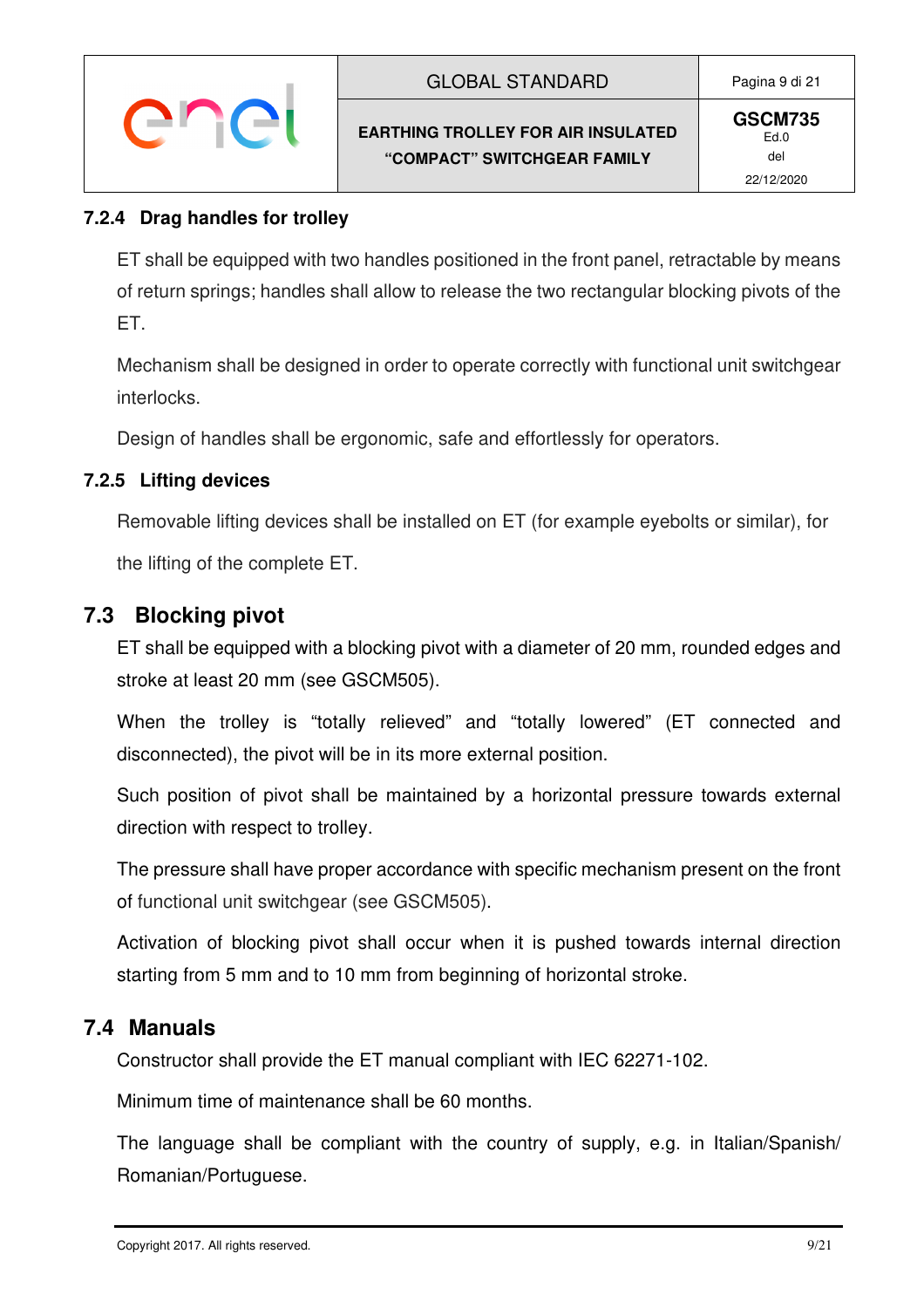#### **7.5 Nameplates and signs**

#### **7.5.1 Nameplates**

ET shall be equipped, on front part and in visible position, with a nameplate where, as far as applicable, dates indicated (included the mass) by IEC 62271-102 shall be listed.

Also on the nameplate following indications shall be included:

- **enel** type;
- **enel** material code;
- Barcode compliant with **enel** relevant specification (in case there is not enough space on the nameplate, barcode could be inserted out of the nameplate).

#### **7.5.2 Sequence of maneuvers plate**

Sequence of maneuvers plate and single line scheme shall be present in front of ET (see figure 2 annex A).

The language shall be compliant with the country of supply, e.g. in Italian/Spanish/ Romanian/Portuguese.

Here below an example of maneuvers sequence in English language and of the single line scheme of ET.

**Warning: The previous sequence is to be applied after the assembly of MV switchgear is put "out of service".** 

#### **MV Bus bar Earthing and Short Circuiting**

- 1- Disconnect and extract VT trolley GSCM734 from functional unit switchgear GSCM731;
- 2- Insert the ET inside the functional unit switchgear GSCM731 until the "disconnect" position is reached;
- 3- If required attach warning sing on the external front of functional unit switchgear GSCM731 as example see figure 4;
- 4- Close the door;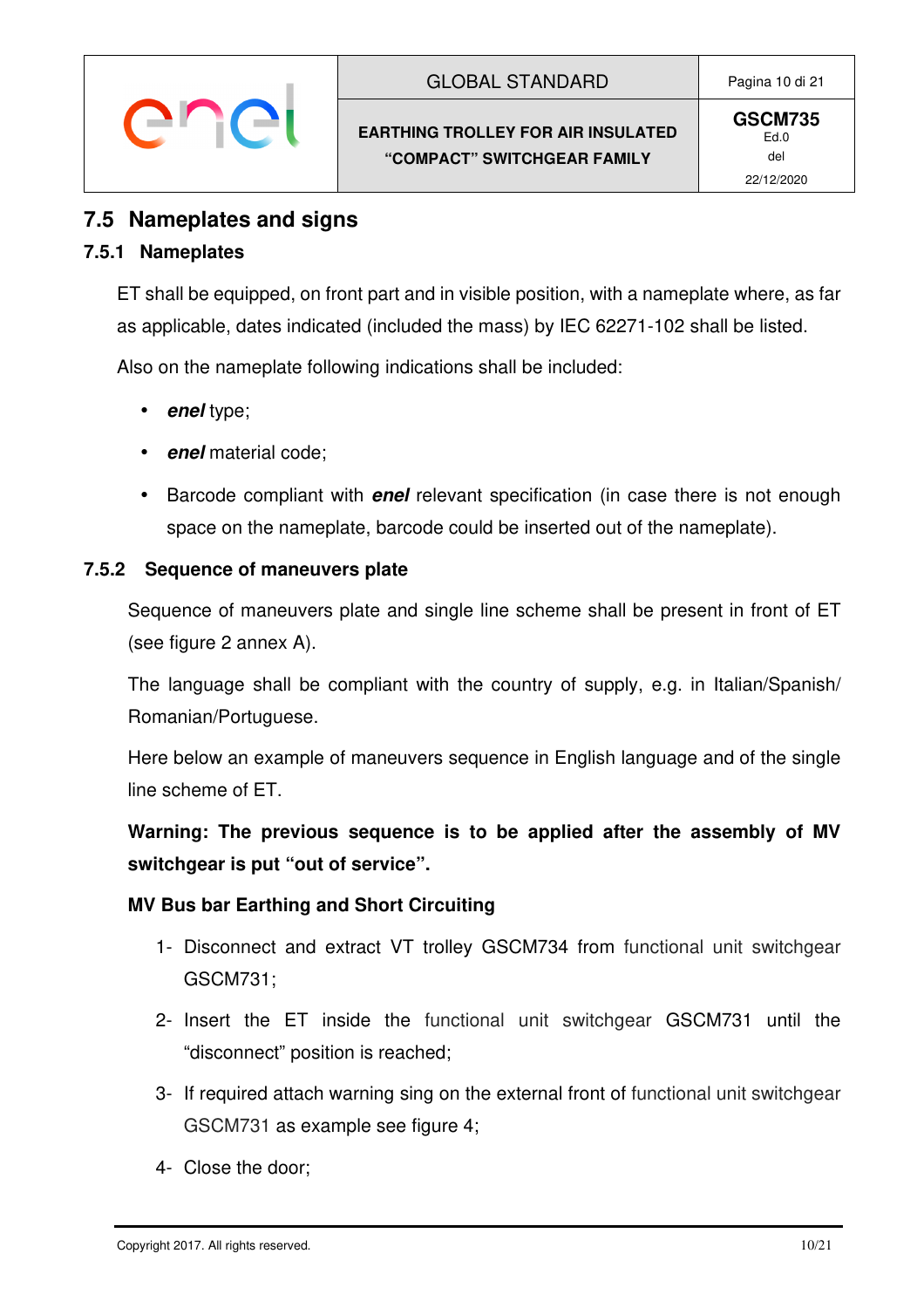# enei

- 5- Open the shutter;
- 6- Insert and actuate the block key;
- 7- Insert and actuate the command maneuver of blocking pivot;
- 8- Insert the vertical translation maneuver and actuate for vertical translation of ET from "disconnected" conditions to "service" conditions;
- 9- Extract the vertical translation maneuver;
- 10- De-actuate and extract the command maneuver of blocking pivot;
- 11- If required insert the padlock or take the interlock key.

#### **MV Bus bar Earthing short circuiting removal**

- 1- If present remove the padlock or insert the interlock key;
- 2- Insert and actuate the command maneuver of blocking pivot;
- 3- Insert the vertical translation maneuver and actuate for vertical translation of ET from "service" conditions to "disconnected" conditions;
- 4- Extract the vertical translation maneuver;
- 5- De-actuate and extract the command maneuver of blocking pivot;
- 6- De-actuate and extract the block key;
- 7- Close the shutter;
- 8- Open the door;
- 9- Extract the ET from functional unit switchgear GSCM731
- 10- Remove warning sign if attached previously.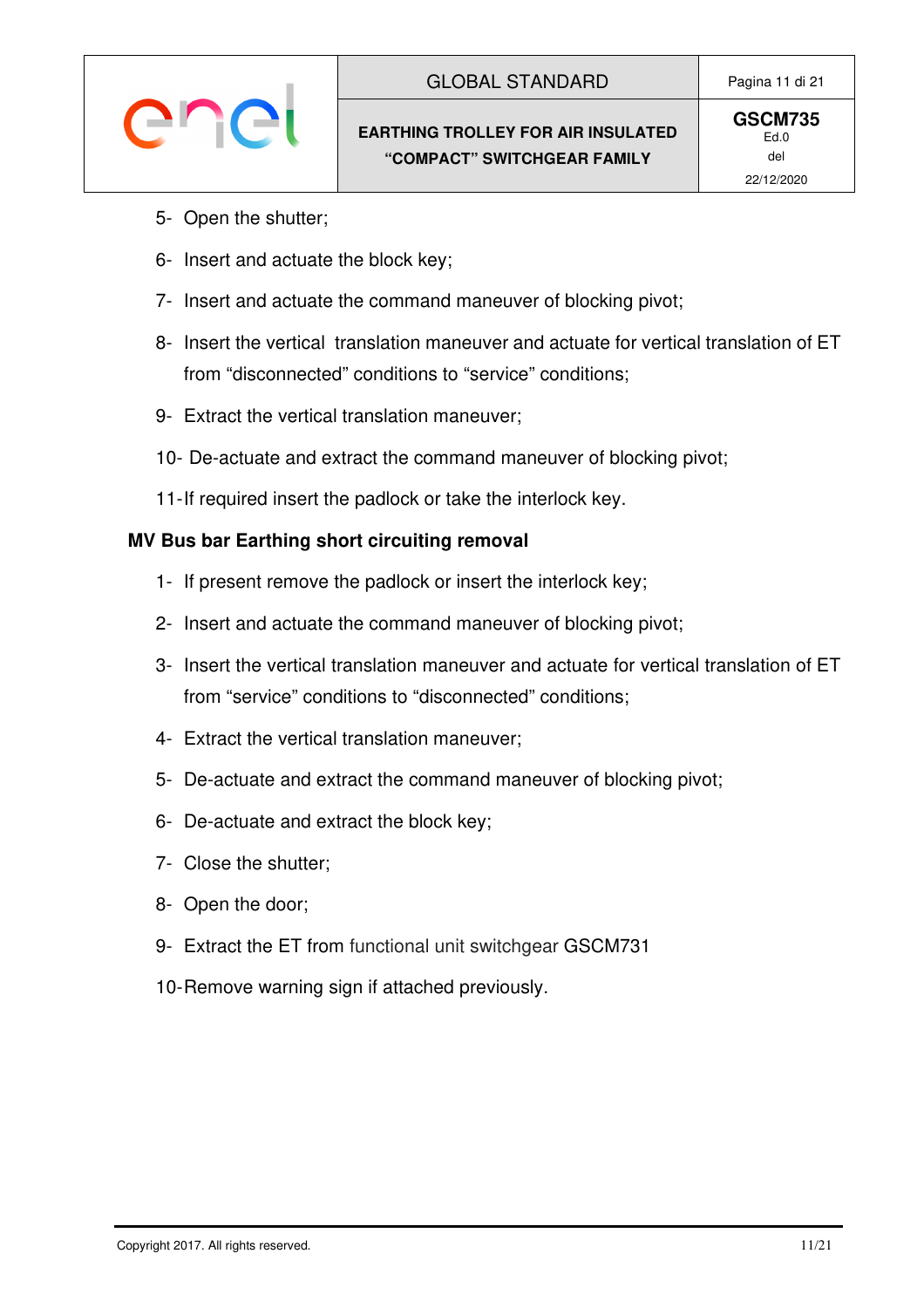

#### GLOBAL STANDARD | Pagina 12 di 21

**EARTHING TROLLEY FOR AIR INSULATED "COMPACT" SWITCHGEAR FAMILY** 

**GSCM735** Ed.0 del 22/12/2020



**Figure 1 – Single line scheme of ET** 

# **7.6 Protective coatings**

The carpentry shall have a protective coating compliant with ISO 12944 with the following features:

- Durability:
	- $\circ$  Very High (VH) more than 25 years;
- Atmospheric corrosivity categorie:
	- o C5;

Alternative values of atmospheric corrosion category are permitted but class 2 of IEC62271-304 shall be guaranteed.

Use of painting cycles or alternatively, electrolytic galvanizing on items that are not part of the load-bearing structure of the trolley is allowed.

# **8 TESTING**

Type and routine test shall be performed in compliance with IEC 62271-1, IEC 62271- 102, IEC 62271-200 and the clarifications indicated in the following paragraphs.

Technical conformity assessment (TCA) process shall be compliant with GSCG002.

Electronic type A documentations shall be "BIM compliant" ISO 16739.

Functional unit switchgear GSCM731 with TCA in force necessary for all type tests shall provided by Constructor.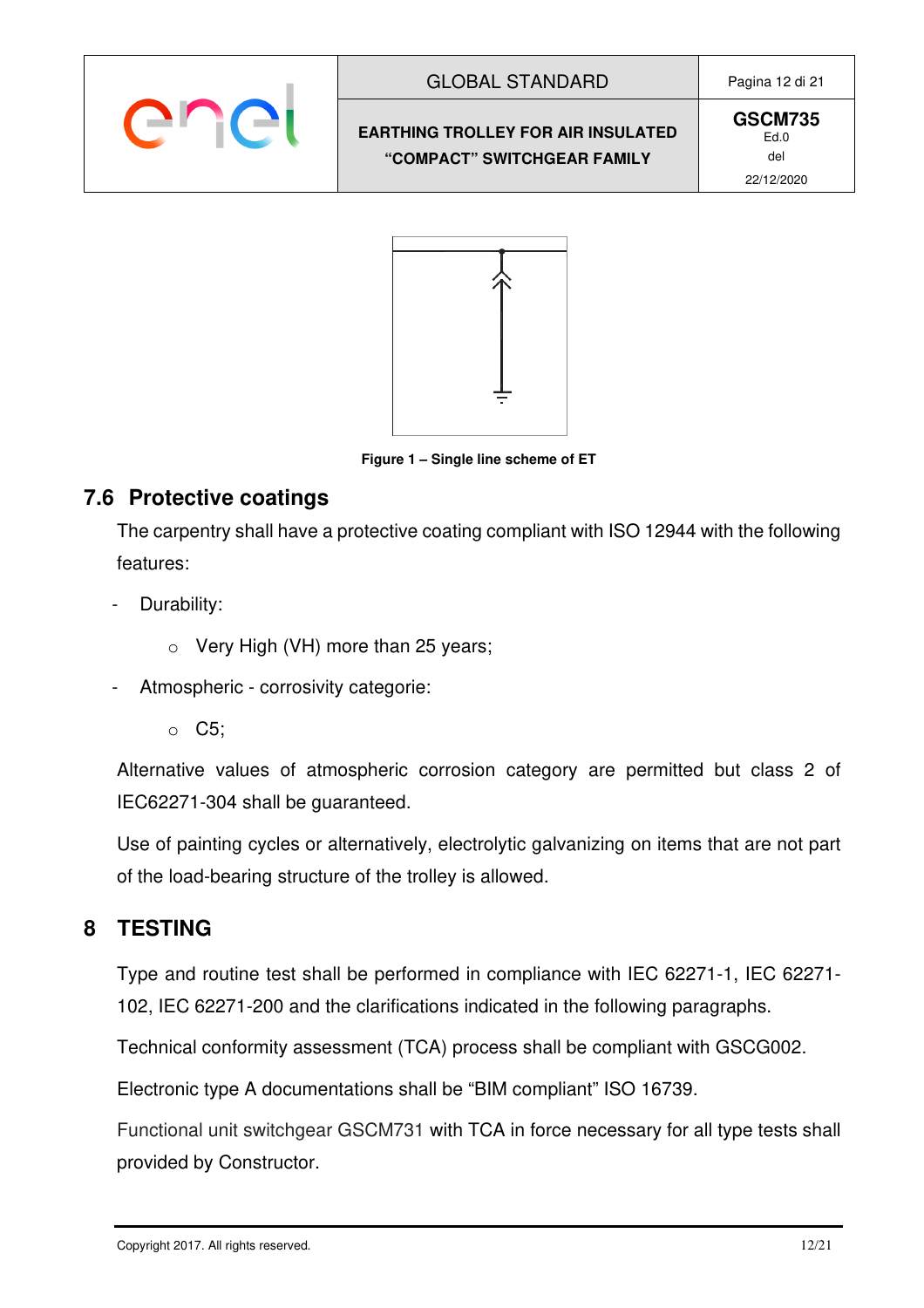

#### GLOBAL STANDARD Pagina 13 di 21

#### **EARTHING TROLLEY FOR AIR INSULATED "COMPACT" SWITCHGEAR FAMILY**

### **8.1 List of test**

#### **8.1.1 List of type test**

| <b>Type test</b>                                                | <b>Reference</b>                 |
|-----------------------------------------------------------------|----------------------------------|
| Constructive features and interlock functionality verifications | Par. 8.2.1                       |
| Mechanical operation tests                                      | Par. 8.2.2;                      |
|                                                                 | Par. 6.102 of IEC 62271-200 ed.2 |
| Measurement of the resistance of the main circuit               | Par.8.2.3                        |
|                                                                 | Par. 7.4 of IEC 62271-102 ed.2   |
|                                                                 | Par. 6.4 of IEC 62271-200 ed.2   |
| Short-time withstand current and peak withstand current tests   | Par. 8.2.4                       |
|                                                                 | Par. 7.6 of IEC 62271-102 ed.2   |
|                                                                 | Par. 6.6 of IEC 62271-200 ed.2   |
| Ageing and humidity test                                        | Par. 8.2.5                       |
|                                                                 | IEC 62271-304                    |
| Seismic test                                                    | Par. 8.2.6                       |
|                                                                 | IEC TS 62271-210                 |
| Protective coating verifications<br>_ _<br>.  .                 | <b>ISO 12944</b>                 |

**Table 4 – Type test list** 

#### **8.1.2 List of routine test**

| <b>Routine test</b>                                                                                                                                                                                                                                                | <b>Reference</b>                 |  |
|--------------------------------------------------------------------------------------------------------------------------------------------------------------------------------------------------------------------------------------------------------------------|----------------------------------|--|
| Type correspondence verifications                                                                                                                                                                                                                                  | Par. 8.3.1                       |  |
|                                                                                                                                                                                                                                                                    | Par. 8.6 of IEC 62271-102 ed.2   |  |
| Mechanical operation tests and interlock functionality                                                                                                                                                                                                             | Par. 8.3.2                       |  |
|                                                                                                                                                                                                                                                                    | Par. 8.101 of IEC 62271-102 ed.2 |  |
|                                                                                                                                                                                                                                                                    | Par. 7.102 of IEC 62271-200 ed.2 |  |
| Verification of earthing functioning and measurement of the                                                                                                                                                                                                        | Par. 8.3.3                       |  |
| resistance of the main circuit                                                                                                                                                                                                                                     | Par. 8.102 of IEC 62271-102 ed.2 |  |
|                                                                                                                                                                                                                                                                    | Par, 8.4 of IEC 62271-102 ed.2   |  |
|                                                                                                                                                                                                                                                                    | Par. 7.3 of IEC 62271-200 ed.2   |  |
| Protective coating verifications<br>The contract of the Mark Property of the Contract of the Contract of the Contract of the Contract of the Contract of the Contract of the Contract of the Contract of the Contract of the Contract of the Contract of the Contr | <b>ISO 12944</b>                 |  |

**Table 5 – Routine test list** 

#### **8.2 Type tests**

Type tests shall be performed on ET fully equipped as for ordinary use.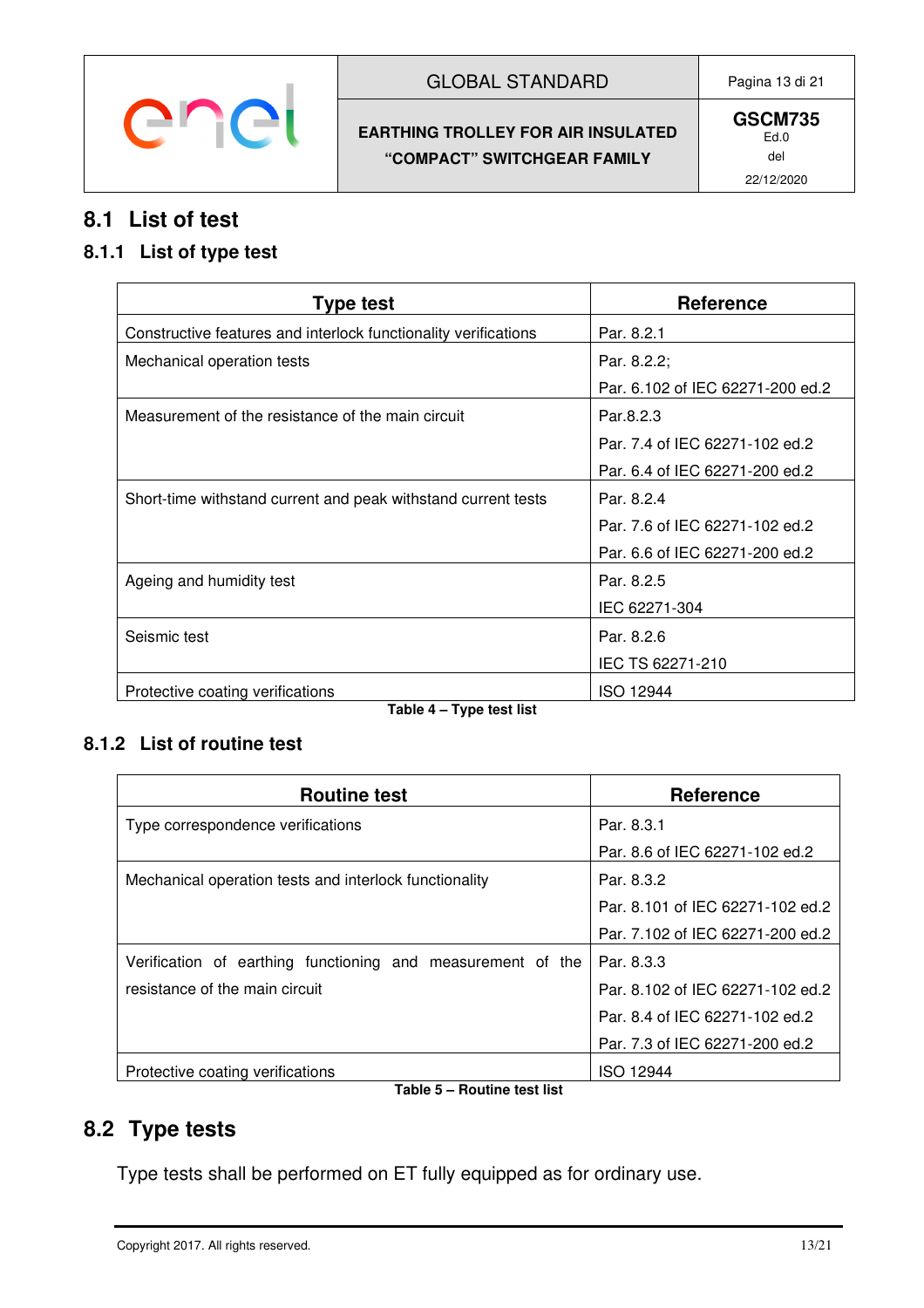# ener

#### **8.2.1 Constructive features and interlock functionality verifications**

For this verification, a mechanical simulation of functional unit switchgear is necessary.

Mechanical simulation of functional unit switchgear and ET (mock-up template) shall be manufactured by constructor in compliance with **enel** drawings and specifications; verification of the template accuracy is in charge of constructor.

Annual check of mock-up template with portable 3D automatic measurement shall be performed by constructor.

The right interlock functionality, listed in this document and its annexes, shall be also checked with the mock-up template, procedure described in GSCM1676 shall be followed. Furthermore, nameplates shall be verified in compliance with paragraph 7.5.1.

#### **8.2.2 Mechanical operation tests**

Test shall be performed on ET installed inside functional unit switchgear GSCM731, in compliance with the paragraph 6.102 of IEC 62271-200 ed.2.

Correct insertion and vertical translation of ET inside functional unit switchgear shall be checked.

#### **8.2.3 Measurement of the resistance of the main circuit**

Test shall be performed on ET installed inside functional unit switchgear GSCM731, in compliance with paragraphs 7.4 of IEC 62271-102 ed.2 and 6.4 of IEC 62271-200 ed.2.

For each phase the following measurement shall be performed:

a) R1: between MV busbar and earth circuit of GSCM731 switchgear;

average value, for each phase, of measurement carried out during the check a), shall be adopted as referring value for the routine tests.

#### **8.2.4 Short-time withstand current and peak withstand current tests**

Test shall be performed on ET installed inside functional unit switchgear GSCM731, in compliance with paragraphs 7.6 of IEC 62271-102 ed.2 and 6.6 of IEC 62271-200 ed.2.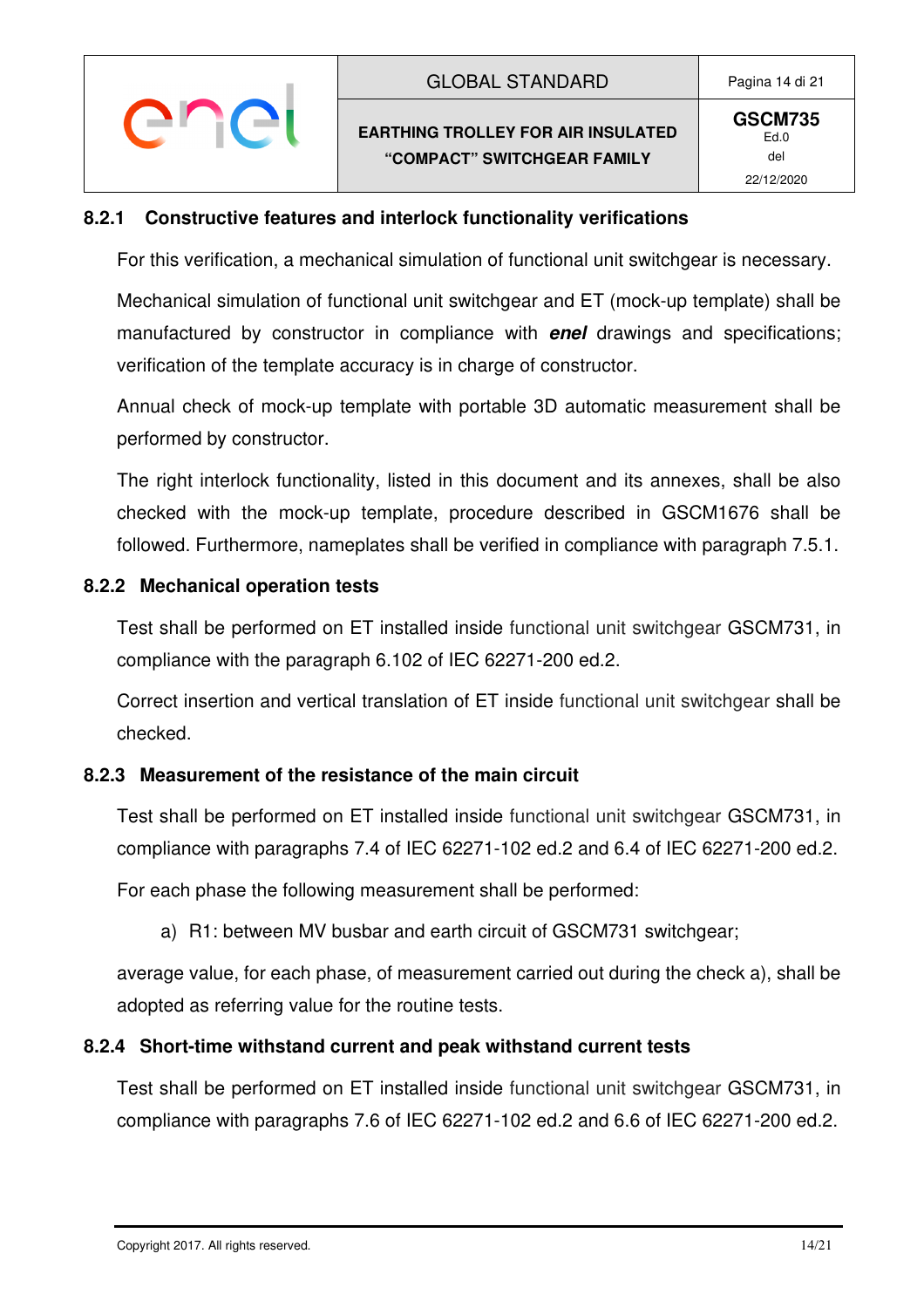#### **8.2.5 Ageing and humidity test**

enei

Test shall be performed on ET in compliance with IEC 62271-304 with design class 2.

#### **8.2.6 Seismic test**

Compliance with IEC TS 62271-210 shall be proven of the ET installed inside functional unit switchgear GSCM731.

#### **8.3 Routine tests**

The routine tests are indicated in the table 6, these tests shall be carried out by the constructor on all the specimen prepared for the commissioning.

For each piece belonging to the prepared batch, the supplier shall fill in a test report with the results of the tests performed.

The routine tests shall be repeated under **enel** surveillance according to conditions stated in the "Contractual Requirements for Components and Materials Quality management" document.

For routine tests reference values and acceptability ranges defined in the TCA Report (GSCG002) shall be considered.

Routine tests shall be performed on ET fully equipped as for ordinary use

#### **8.3.1 Type correspondence verifications**

Test shall be performed on ET in compliance with the paragraph 8.6 of IEC 62271-102, following verifications shall be performed:

- a) Visual examination in order to check the absence of external imperfections and constructive defects;
- b) Dimensional and constructive verification, with mock-up template of panel switchgear conformity to **enel** drawings and specifications, according procedure described in the GSCM1676 shall be ensured.
- c) Constructive features check with drawings schemes and pictures of the approved type A documentations.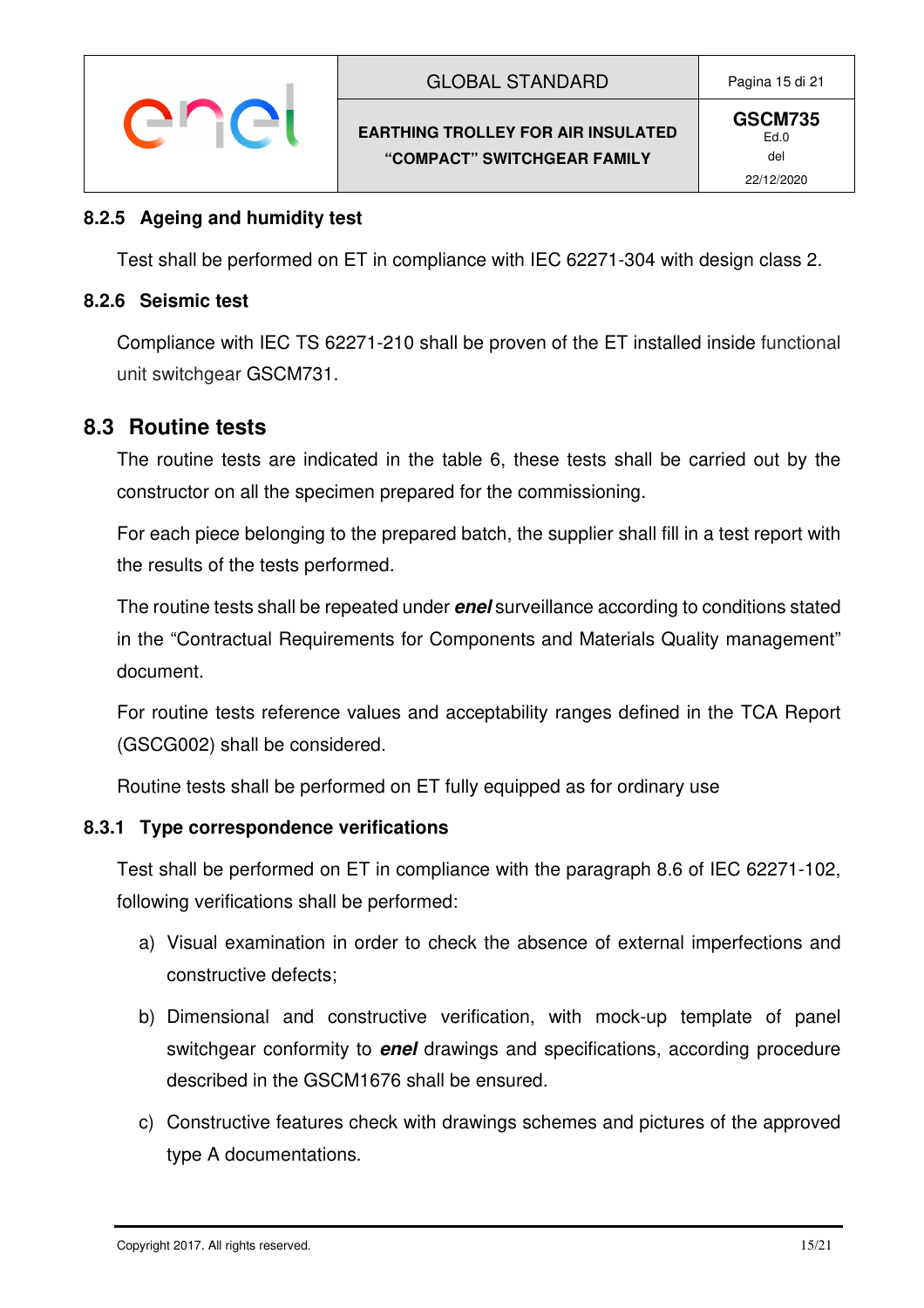# ener

#### **8.3.2 Mechanical operation tests and interlock functionality**

Test compliant with paragraphs 7.102 of IEC 62271-200 ed.2 and 8.101 of IEC 62271- 102 ed.2 shall be performed on ET installed inside functional unit switchgear GSCM731.

Correct functionality of interlocks listed in this document shall be checked.

The right interlock functionality, listed in this document and its annexes, shall be also checked with the mock-up template, procedure described in GSCM1676 shall be followed.

#### **8.3.3 Verification of earthing functioning**

Test compliant with paragraph 7.102 of IEC 62271-200 shall be performed.

Measurement of main circuit resistance shall be performed on ET installed inside functional unit switchgear GSCM731, in compliance with paragraph 8.4 of IEC 62271- 102 ed.2 with paragraph 7.3 IEC 62271-200 ed.2, measures shall be executed with methods indicated in par. 8.2.3 at letter a), checking that measured values do not exceed 1,2 time the values of reference measuring obtained during type test.

# **9 Supply requirements**

ET shall be supplied in single package, in order to ensure a proper protection during the transportation and storage.

Inside the package followings elements shall be supplied:

- ET completely equipped;
- All accessories necessary for the complete installation and commissioning of ET;
- Installation, operation and maintenance manuals;
- Any other device eventually needed for the operation ET.

Out of the package followings indications shall be present:

- **enel** DSO;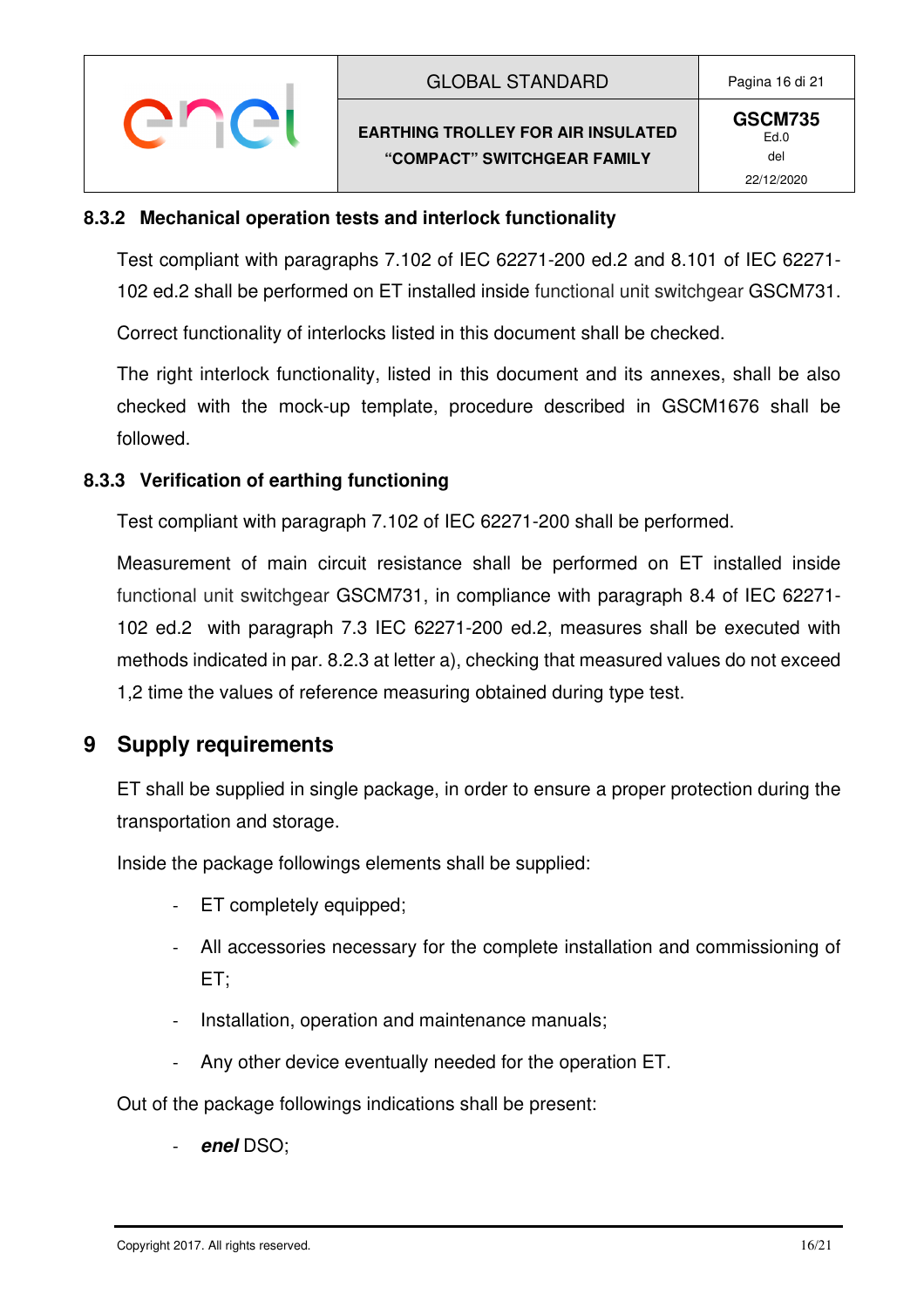

**GSCM735** Ed.0 del 22/12/2020

- Name of supplier;
- Description of product;
- **enel** material and type code;
- Constructor type code and serial number;
- Gross weight.

Package shall be assembled for delivering as prescribed in the GUI101.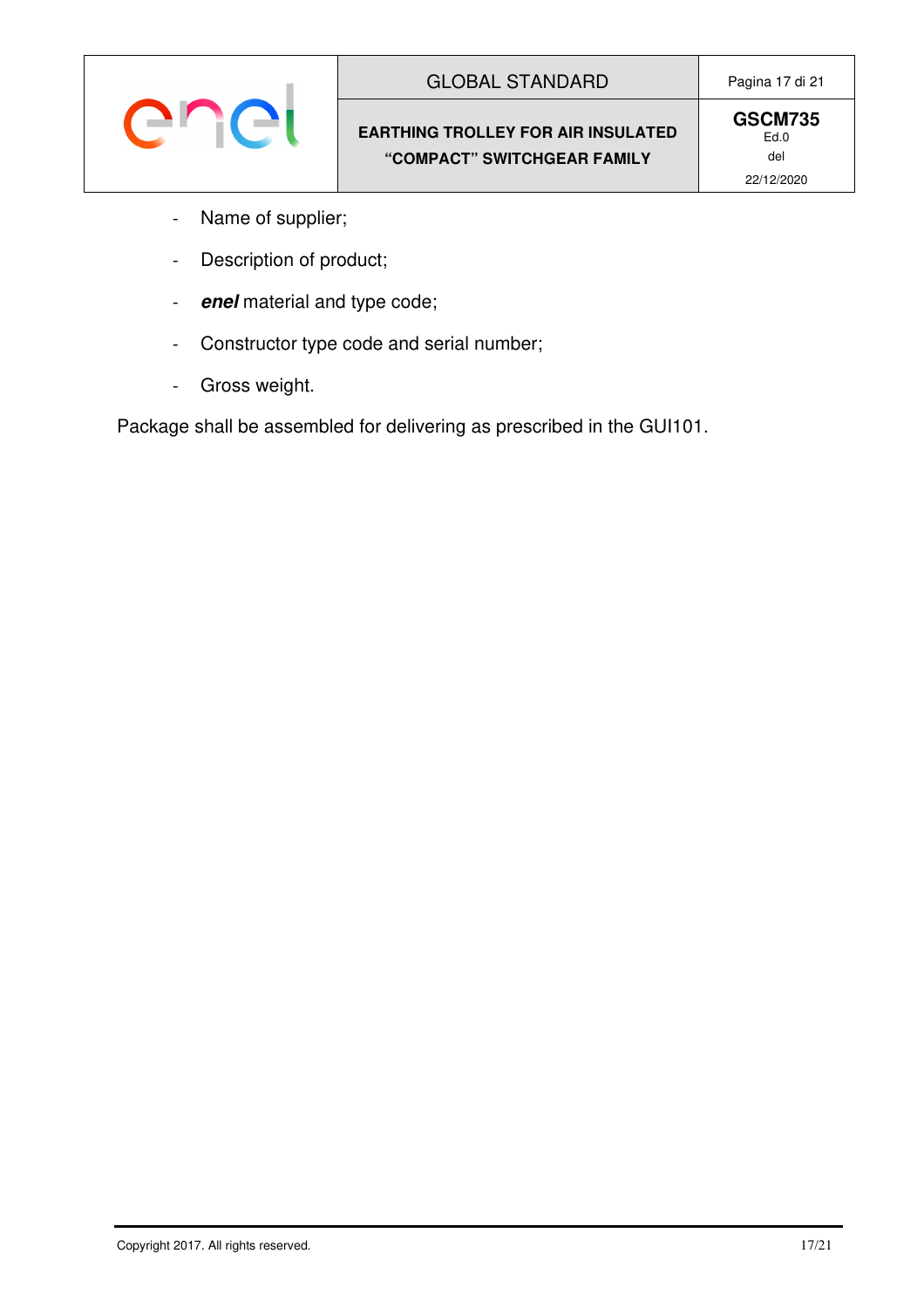

# **Annex A - OVERALL VIEW**



**Figure 2 – Lateral view** 



- b) Maneuverers sequence
- c) Features plate
- d) Front panel

**Figure 3 – Frontal view**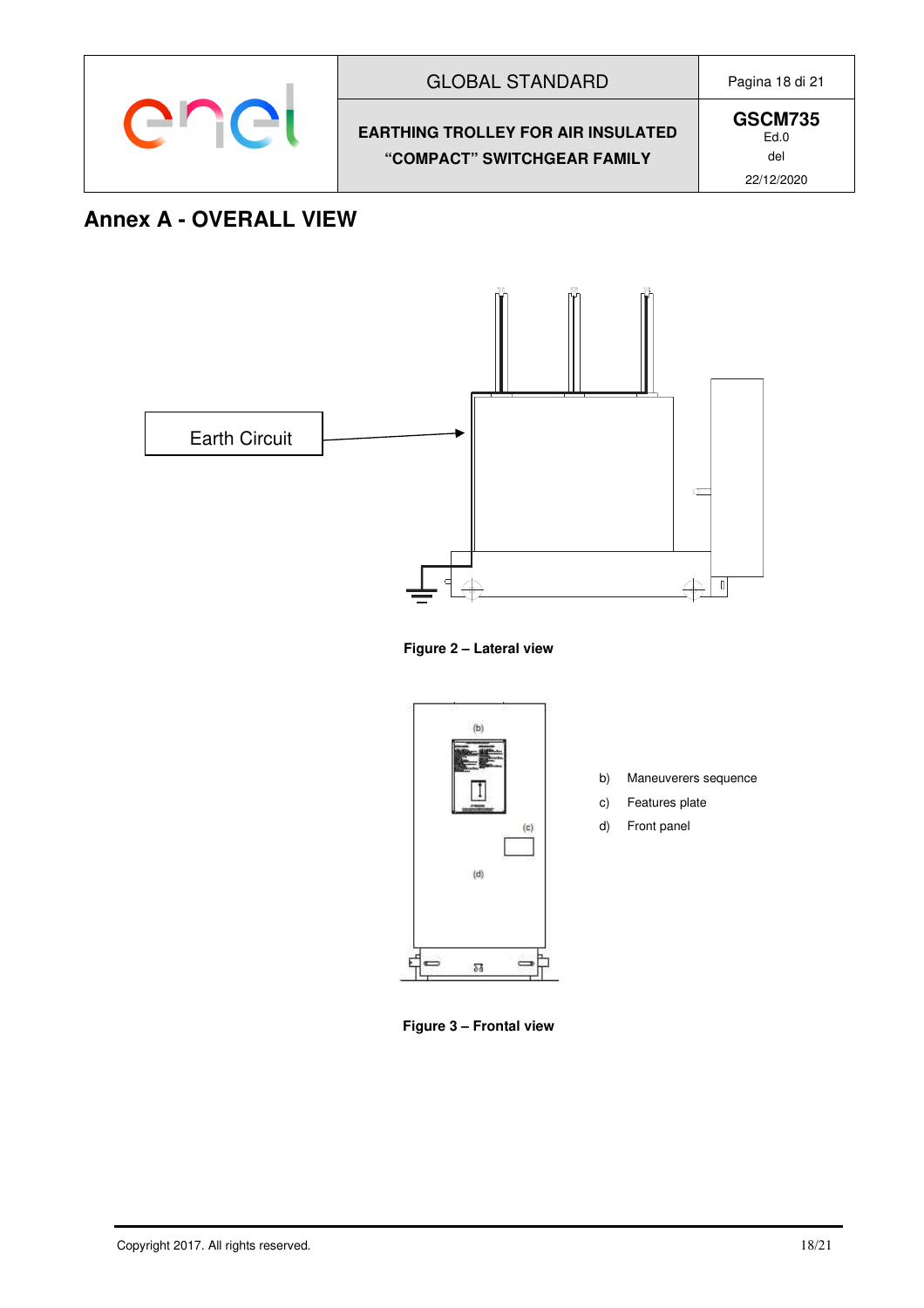

#### GLOBAL STANDARD Pagina 19 di 21

#### **EARTHING TROLLEY FOR AIR INSULATED "COMPACT" SWITCHGEAR FAMILY**

**GSCM735** Ed.0 del 22/12/2020







**Figure 5 – Earthing trolley inside the VT functional unit switchgear GSCM731**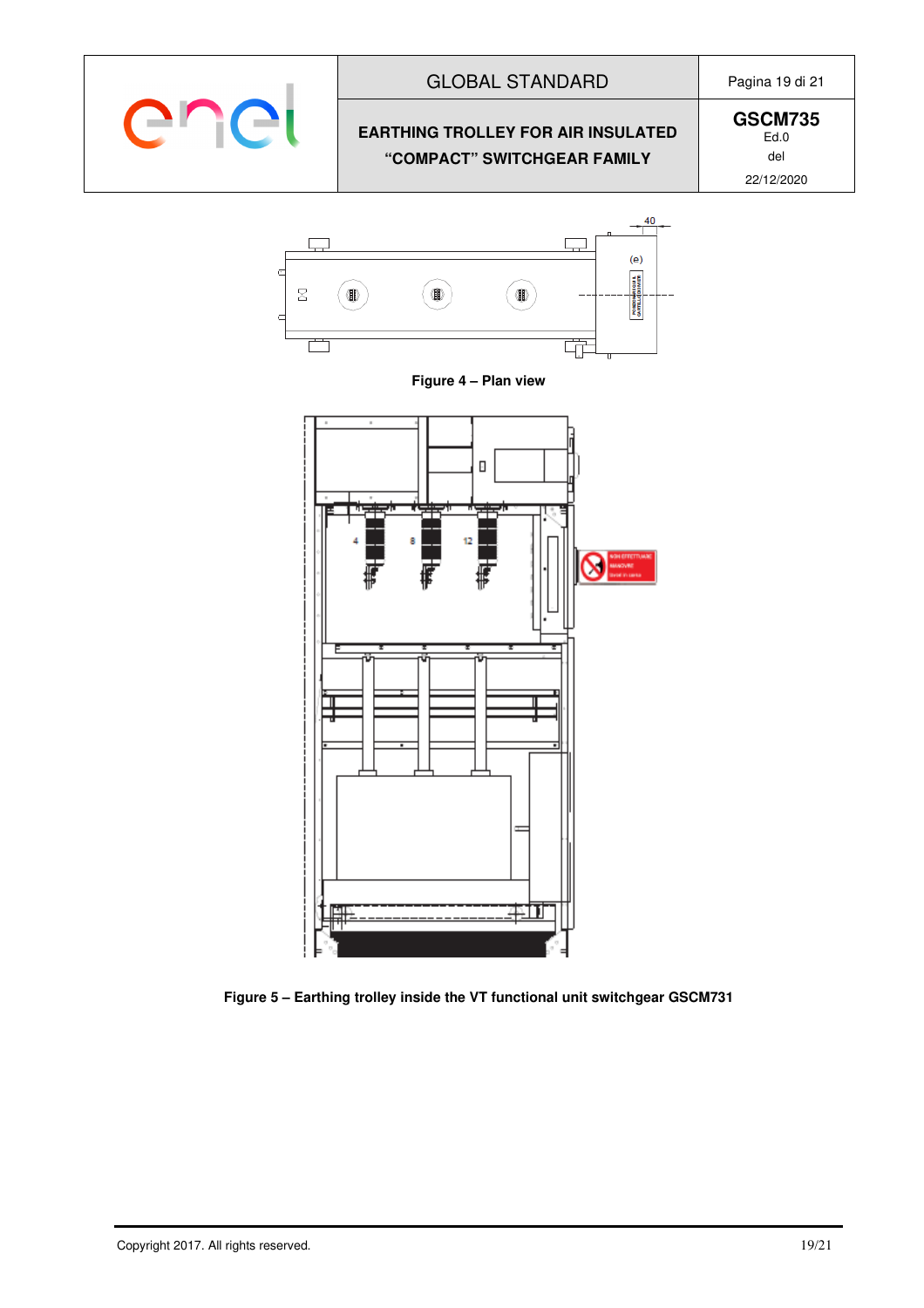### **Annex B - "Documentations to be provided in technical offer"**

Documentations:

- Check list;
- Drawings with overall dimensions;
- Supplier declaration of compliance of offered products with present TS and main standards and laws;
- Deviations letter (if any).

|                          | <b>Technical specification:</b>              | Offer number:       |                                       |  |
|--------------------------|----------------------------------------------|---------------------|---------------------------------------|--|
|                          | <b>Constructor:</b>                          | Site of production: |                                       |  |
| enel type code:          |                                              |                     | Constructor type code or designation: |  |
| enel material code:      |                                              |                     |                                       |  |
| <b>Technical ratings</b> |                                              | <b>Request</b>      | <b>Constructor offer</b>              |  |
|                          | <b>Service conditions</b>                    |                     | Capt. 5                               |  |
| $\mathbf{2}$             | Maximum altitude only for Colombia(m)        |                     | 2700                                  |  |
| 3                        | Minimum ambient air temperature (°C)         |                     | -5                                    |  |
| 4                        | Severity degree of pollution (IEC 62271-304) |                     | design class 2                        |  |
| 5                        | Seismic level; acceptance class              |                     | 2;1                                   |  |
| 6                        | Rated frequency fr (Hz)                      |                     | 50 and 60                             |  |
| 7                        | Rated voltage Ur (kV)                        |                     | 24                                    |  |
| 8                        | Rated Voltage Ur (kV) to 2700 m              |                     | Constructor information               |  |
| 9                        | Rated short-time withstand current Ik (kA)   |                     | 16                                    |  |
| 10                       | Rated duration of short circuit tk (s)       |                     |                                       |  |
| 11                       | Rated peak withstand current lp (kA)         |                     | 41,6                                  |  |
| 12 <sub>2</sub>          | <b>Overall dimension</b>                     |                     | Annex A and GSCM505                   |  |

**Table 6 – Check list**